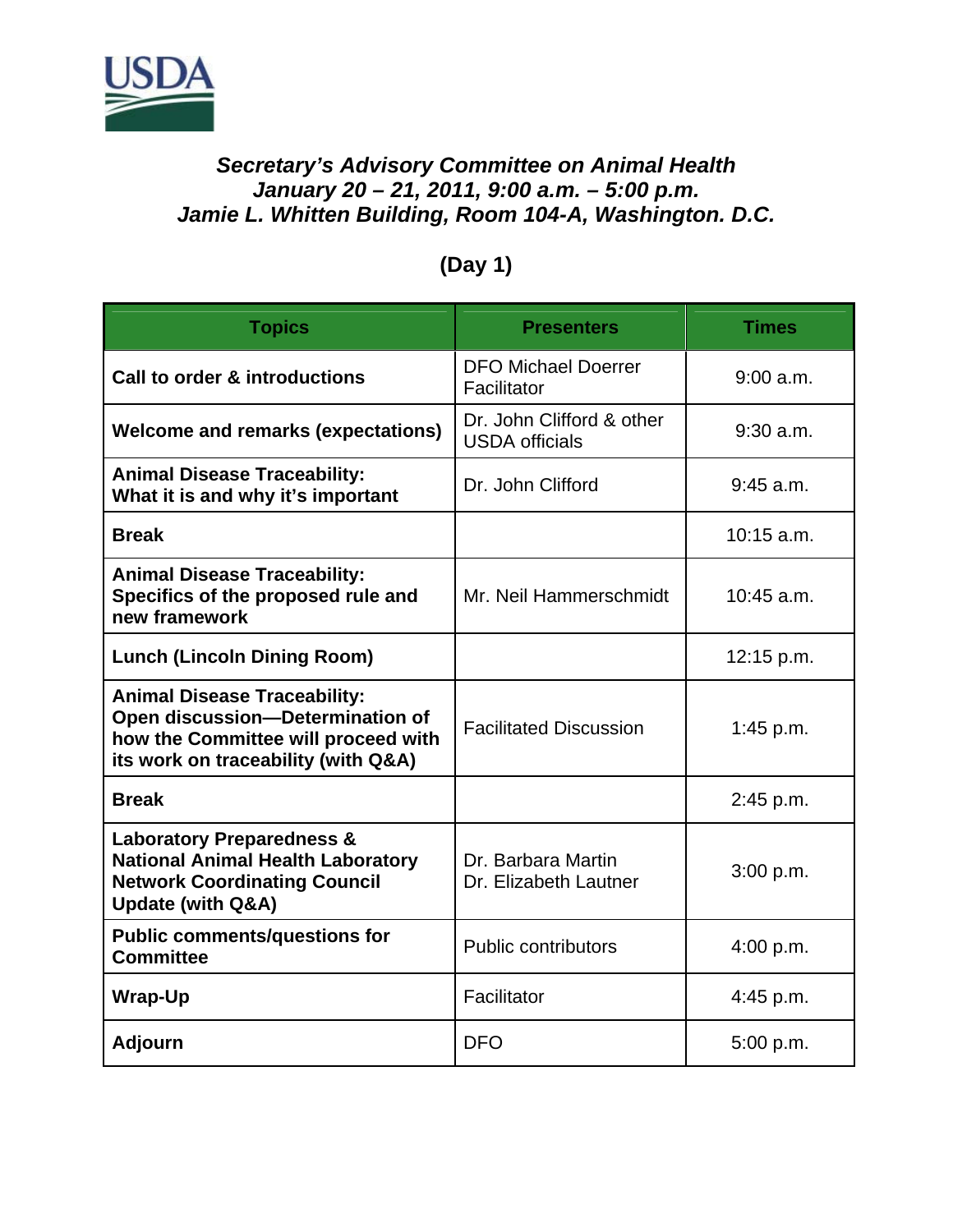

## *Secretary's Advisory Committee on Animal Health January 20 – 21, 2011, 9:00 a.m. – 5:00 p.m. Jamie L. Whitten Building, Room 104-A, Washington. D.C.*

## **(Day 2)**

| <b>Topics</b>                                                                                                                                                        | <b>Presenters</b>          | <b>Times</b> |
|----------------------------------------------------------------------------------------------------------------------------------------------------------------------|----------------------------|--------------|
| <b>Call to order</b>                                                                                                                                                 | <b>DFO Michael Doerrer</b> | 9:00 a.m.    |
| <b>Recap of Day 1</b>                                                                                                                                                | Facilitator                | $9:15$ a.m.  |
| <b>Aquaculture: National Aquatic</b><br><b>Animal Health Plan &amp; National</b><br><b>Aquatic Animal Pathogen Testing</b><br><b>Network (NAAPTN) (with Q&amp;A)</b> | Dr. Jill Rolland           | $9:30$ a.m.  |
| <b>Break</b>                                                                                                                                                         |                            | $10:30$ a.m. |
| VS 2015 & Beyond: Description of<br>Veterinary Services' strategic and<br>operational planning efforts                                                               | Dr. Roxanne Mullaney       | $10:45$ a.m. |
| <b>Lunch (Lincoln Dining Room)</b>                                                                                                                                   |                            | $11:45$ a.m. |
| One Health (with Q&A): An overview<br>of APHIS' activities at the<br>intersection of animal health, public<br>health, and environmental health                       | Dr. Thomas Gomez           | 1:15 p.m.    |
| <b>Comprehensive Integrated National</b><br><b>Animal Health Surveillance System</b><br>(CINAHSS): Past, Present, and Future                                         | Dr. Aaron Scott            | $2:15$ p.m.  |
| <b>Break</b>                                                                                                                                                         |                            | 3:15 p.m.    |
| <b>Emergency Preparedness and</b><br><b>Response:</b><br>An Overview (with Q&A)                                                                                      | Dr. José Díez              | 3:30 p.m.    |
| <b>Public comments/questions for</b><br><b>Committee</b>                                                                                                             | <b>Public contributors</b> | 4:30 p.m.    |
| Wrap-up                                                                                                                                                              | Facilitator                | 4:45 p.m.    |
| <b>Adjourn</b>                                                                                                                                                       | <b>DFO</b>                 | 5:00 p.m.    |